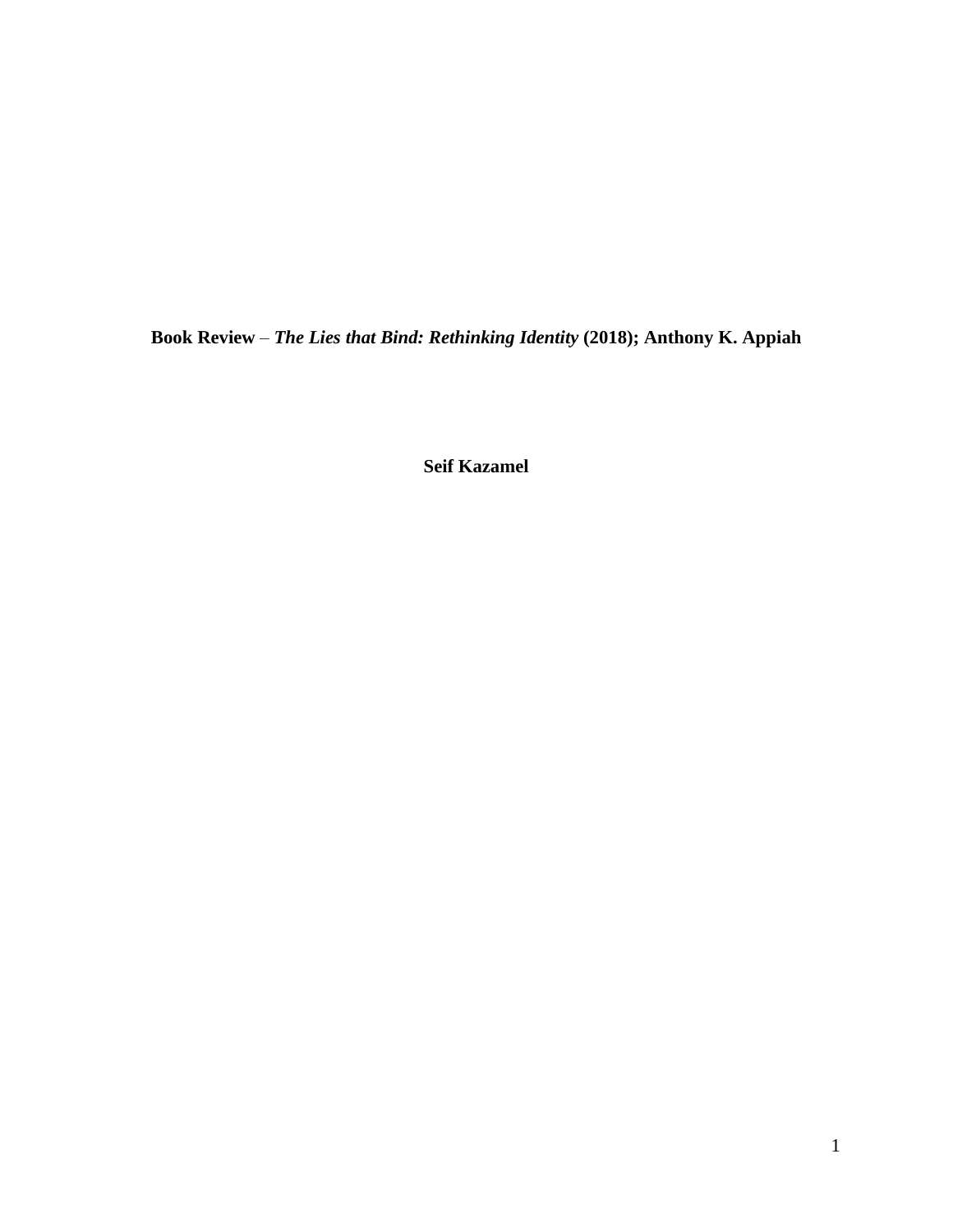*Identity* as a social construct is one of the oldest and most important social artifacts in the history of human civilizations. According to scholar Kwame Anthony Appiah, identity paradigms constitute social constructions based on features such as gender, race, religion, or class, amongst other distinctive indicators.<sup>1</sup> In this sense, identities are organizational tools that humans may rely on to categorize themselves in alignment with or in contrast to one another. More importantly, identities provide humans with historical and socio-political anchors, which are crucial in the formulation and realization of a deep and necessary sense of belonging. Simultaneously, identities can also be destructive forces lest they become weaponized, a fact symbolized by a myriad of observable identity-related conflicts today such as the Rohingya and Nagorno-Karabakh crises, or Hindu-Muslim clashes accelerated by the COVID-19 pandemic, amongst others. In a world of many competing identities and claims, *how can humans manage such complex, at times ferocious, forces to avoid conflict yet achieve their personal and group objectives?*

Amidst a wave of global socio-political challenges such as the rapid proliferation of populism in America and Europe, consultation with the appropriate scholarship on identity and social ethics is crucial to answering this book review's question. As such, this book review will provide a synopsis and an evaluation of Appiah's latest addition to the field – *The Lies that Bind: Rethinking Identity* – an account of the author's most essential arguments over identity constructs, their inner workings, and his endorsements on how to manage them. Meant to serve as a relevant reference point to all humans as they tackle these social forces' internal and external challenges, this book's contribution to the broader ethics and identity scholarship will be evaluated.

<sup>1</sup> Anthony Appiah, *The Lies that Bind: Rethinking Identity* (Newyork: Liveright Publishing Corp., 2018), Kindle.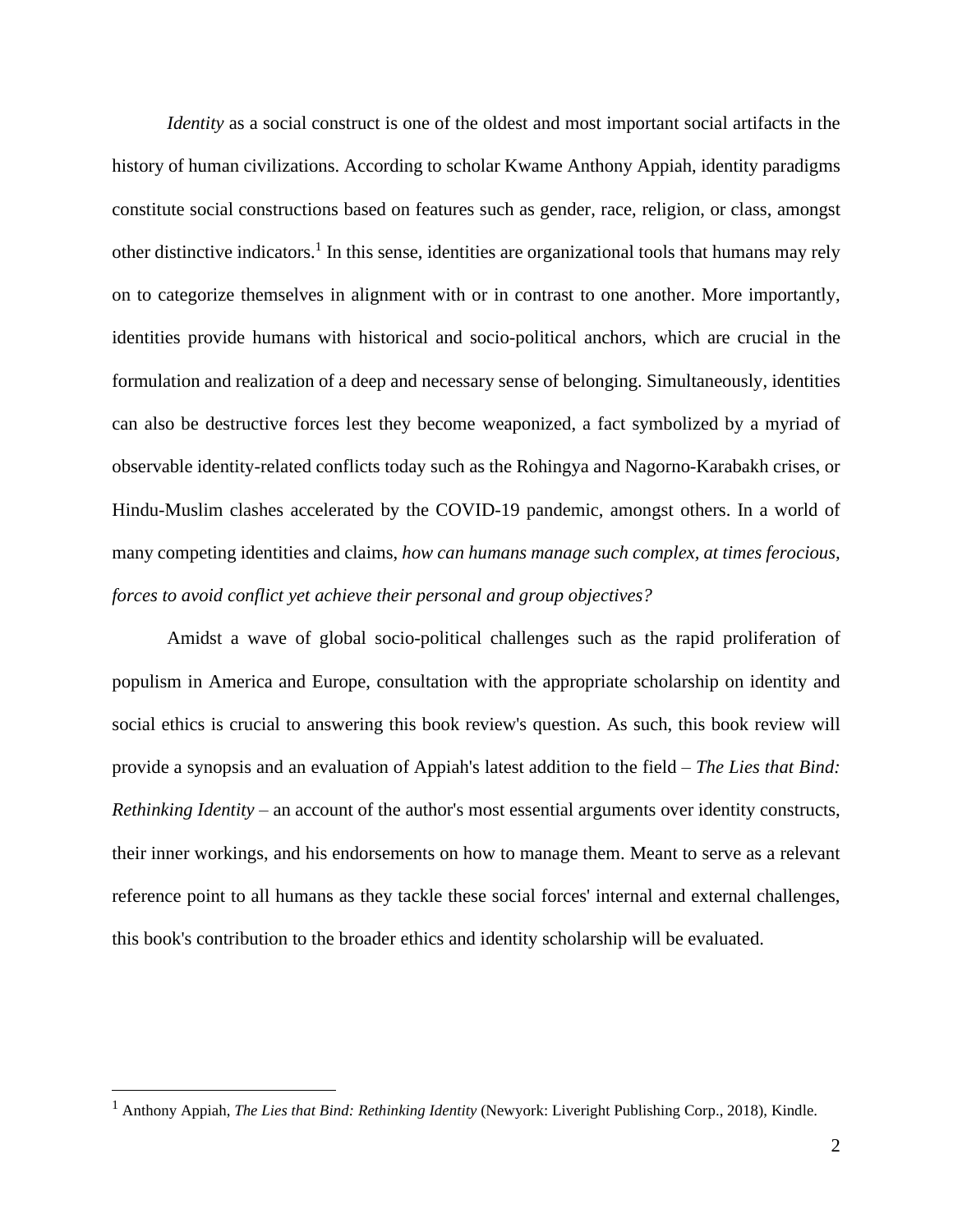Born and raised in an English-Ghanaian household,<sup>2</sup> Professor Appiah has enjoyed an intriguingly diverse upbringing. His personal experience best embodies a global citizen's, reflected by his diverse living experience in Africa, Europe, and now North America.<sup>3</sup> With a relatively well-rounded personal and academic understanding of the infinite diversities and inherent similarities amongst distinct communities worldwide, Appiah is arguably positioned as a very well-suited expert on identity questions. Appiah's expertise on identity topics was best illustrated in *Cosmopolitanism: Ethicsin a World of Strangers*, a well-timed endeavour in the realms of ethics and national identities. Appiah's attempt at forming global principles of ethics for human relations in *Cosmopolitanism* revolves around the fact that, in a world occupied by billions of strangers, one ought to rethink identity markers – be they religious, racial, or cultural and so on – to avoid falling prey to the exclusionary consequences of heavily identifying with these socially-constructed boundaries.<sup>4</sup> In short, *Cosmopolitanism* promotes a world where distinct communities can find a shared space where fundamental human values or attributes – such as sharing ancestries or belonging to the same biological species – are understood, respected, and taken more seriously. At the same time, differences are tolerated rather than taken as grounds for conflict and indifference.<sup>5</sup>

*The Lies that Bind*, Appiah's latest attempt for a doctrine on the fundamentals of identity constructs, is divided into six chapters, of which the first half provides historical and philosophical frameworks, while the second half engages with the concepts of race, class, and culture. The crux of the author's writing in this book reaffirms and further builds upon the fundamentals of its predecessor as it attempts to reiterate and recontextualize the significance of shared human values,

<sup>2</sup> Appiah, *Lies that Bind*.

<sup>3</sup> Appiah, *Lies that Bind*.

<sup>4</sup> Anthony Appiah, *Cosmopolitanism: Ethics in a World of Strangers* (Newyork: W.W. Norton, 2006).

<sup>5</sup> Appiah, *Cosmopolitanism*.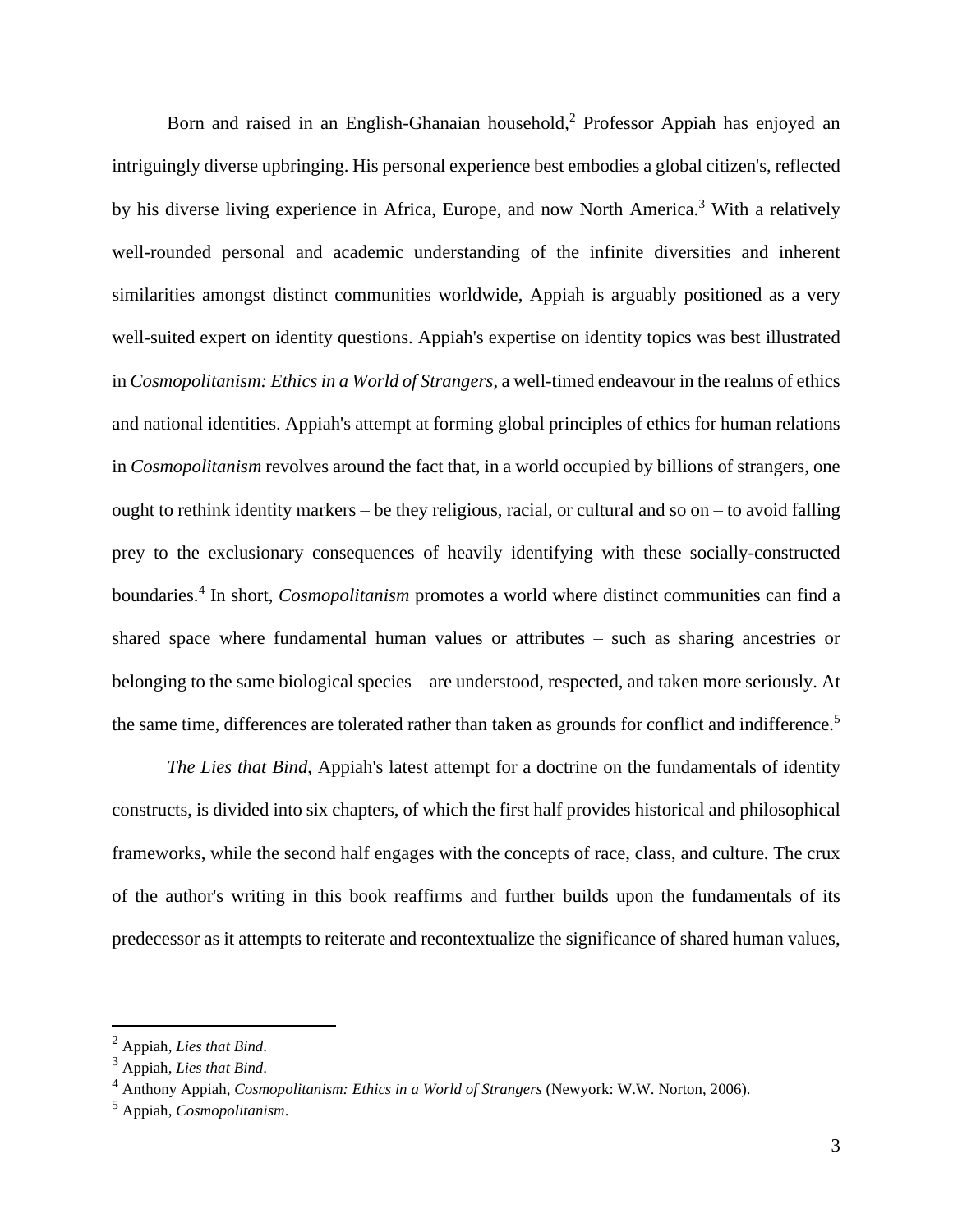irrespective of distinctions in people's beliefs or socio-political associations. In true cosmopolitan fashion, Appiah's new book promotes the promised value of developing an appreciation towards the elements of core mutuality and resemblance between diverse communities. At the same time – as per Appiah's long-held belief – avoiding a reliance on elements of dissimilarity or 'otherness' is a necessary resolution to divisive identity politics and bloody conflicts worldwide.

By drawing on other scientific fields, *The Lies that Bind* expands its predecessor's scope as it refers to a psychological-ontological dynamic he deems key to identity formation: 'essentialism.' Essentialism states that "certain categories have an underlying reality or true nature that one cannot observe directly," where the essentialized element, be it an ideology, tradition, or trait, "gives an object its identity, and is responsible for other similarities that category members share."<sup>6</sup> According to the text, essentialism incorporates itself in the identity formation process in children as young as four years of age, instilling a false sense of inherent value to the labels that children receive or pick up during the early stages of their development. Socio-politically, the problematic core of essentialism is reflected in the tendency of essentialist ideologies to define nationality according to ethnic or nationalist traits rather than according to citizenship, participation, or other democratic values.

Furthermore, Appiah implicates essentialist ideologies in the entrenchment of an inaccurate social assumption that women are fundamentally indifferent to economics, philosophy, and politics, perpetuating gender inequality due to widespread inaccurate designations of male and female attributes. In light of this, the author uses his book to direct special attention to feminist theory's contributions, often overlooked in the mainstream, to identity studies. Contrary to prevalent assumptions, Appiah's book demonstrates that feminist theory has been instrumental in

<sup>6</sup> Appiah, *Lies that Bind*, 25.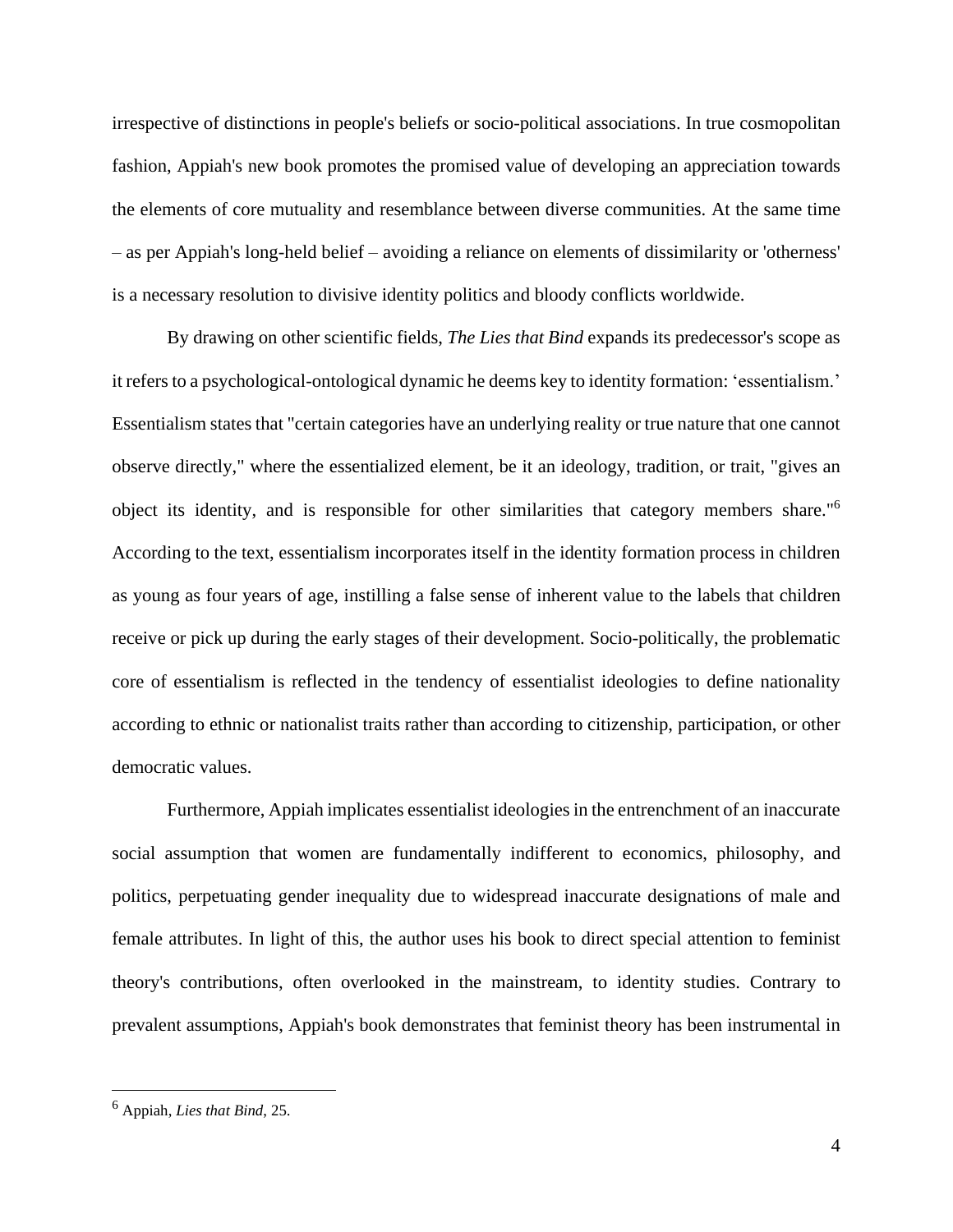highlighting the shortcomings of assuming a direct link between behaviour and physical features, specifically in the realm of gender. Furthermore, Appiah credits feminist theories for helping scholars recognize and make sense of other social inequalities such as discrimination based on race, ethnicity, or culture, all elements discussed extensively in Appiah's book.

Interestingly, however, Appiah is keen on absolving identity as his book's central object of critique. Instead, he frames essentialist ideologies behind some communities' widespread tendency to engrain and ultimately weaponize their identity differences. Since identity as a social construct matters significantly to its adoptees, more often than not, this personal significance or association is abused by various groups at different times and spaces, placing the devout followers of a particular religion or culture under the influence of exploitative tactics employed by those with power and veiled agendas. In response to such dynamics, the author prescribes that individuals ought to recognize these potent, highly overlooked procedures as an ultimate necessity on the path towards a world where difference ceases to be a primary element of conflict and division between different societies.

However, the author states that it is far from enough to appreciate and pay attention to the inherent ties that connect different communities. Pleas for a more united and inclusive world are made in the book; since no culture is pure, Appiah encourages loosening up identity structures to remedy identity politics' ugly mishaps. Whether in the form of social movements or worst-case scenarios such as ethnic genocides, identity-related clashes have demonstrated an alarming ability to engulf the world in bloody conflicts every human could do well without. As the text entails, those grim possibilities could be averted if communities collectively decide to rid themselves from essentialist rigidity – by reshaping and reordering their identity associations into the more tolerant and less idealistic structures they are ought to be, to achieve a more harmonious coexistence.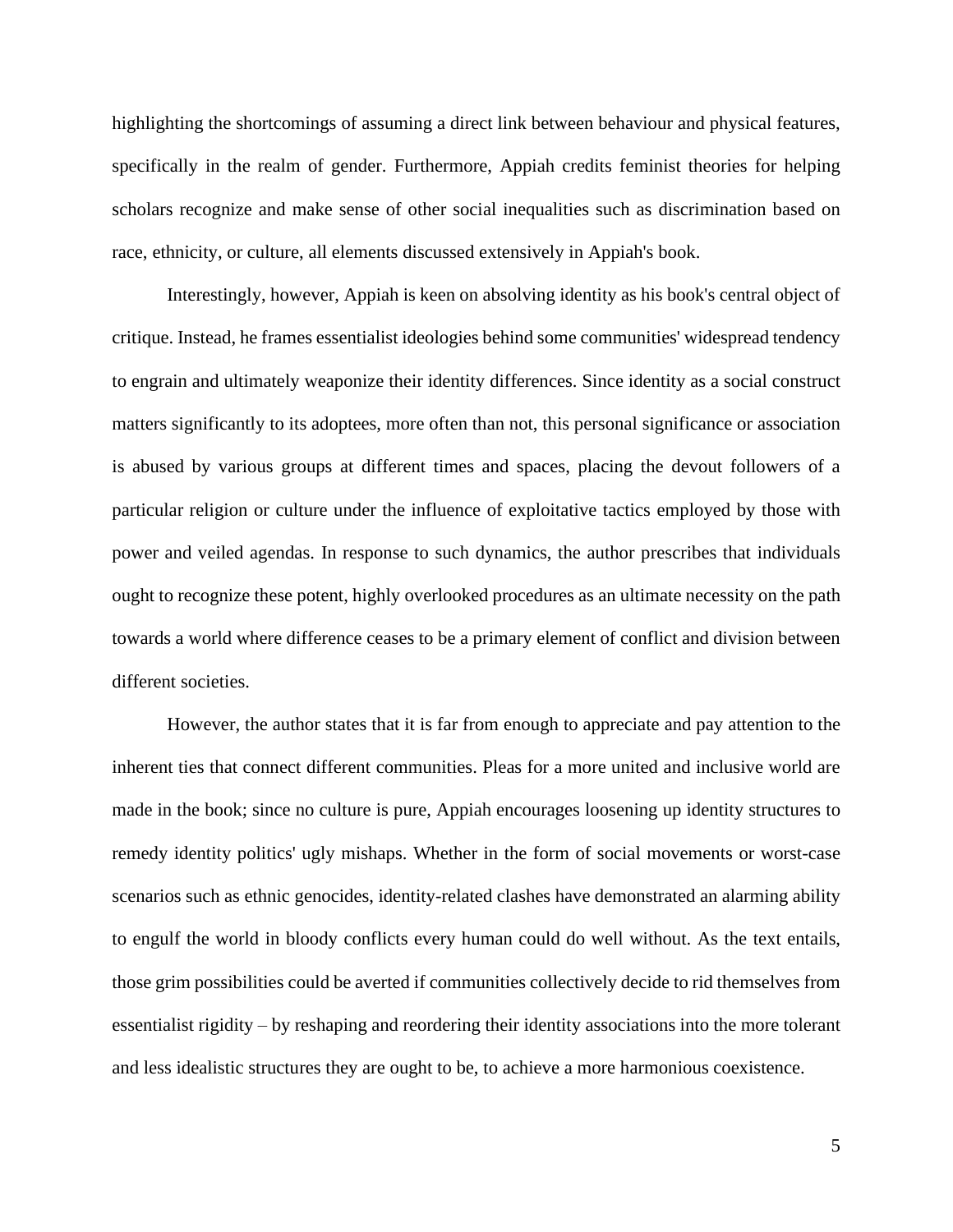In praise of Appiah's arguments on identity, his book is particularly fitting to the current socio-political climate in the United States, and increasingly worldwide – the Black Lives Matter (BLM) movement has been a direct reaction to the weaponization of race and ethnicity by powerful, predominantly white elites. In the text, Appiah identifies social exclusion, ethno-cultural conflict, and toxic identity politics as direct consequences of the rigidity and conservatism of nativist essentialists in fortifying their associative differences amongst the broader social polity. Appiah's validation for this argument emanates from his view that groups – be they religious, ethno-racial, or political – hold significant internal diversity rather than a fundamental, unchanging homogeneity around an essence or a "deep similarity that binds people of that identity together."<sup>7</sup> Indeed, the tendency of essentialist philosophies to embed identity differences, such as on the basis of race and ethnicity, proves particularly dangerous as they perpetuate politics of domination, a key target of the BLM movement, where "race becomes the common currency of negation and affirmation, dominance and resistance."<sup>8</sup> While Appiah's insights do not completely align with the BLM movement, his book offers powerful tools to help people make sense of some of the underlying identity factors that have originally paved the way for the need to establish BLM and other social movements.

Appiah's book also helps augment our understanding of race, class, and culture within the context of socio-political phenomena such as *populism*: a movement birthed out of people's utter frustration with the domination of virtually every aspect of social, political, and cultural life by a group of ultra-educated, wealthy, powerful elites. As Appiah points out, a potently visible implication of this deep resentment towards ruling elites is the steep rise of right-leaning, populist

<sup>7</sup> Appiah, *Lies that Bind*, xv.

<sup>8</sup> Appiah, *Lies that Bind*, 122.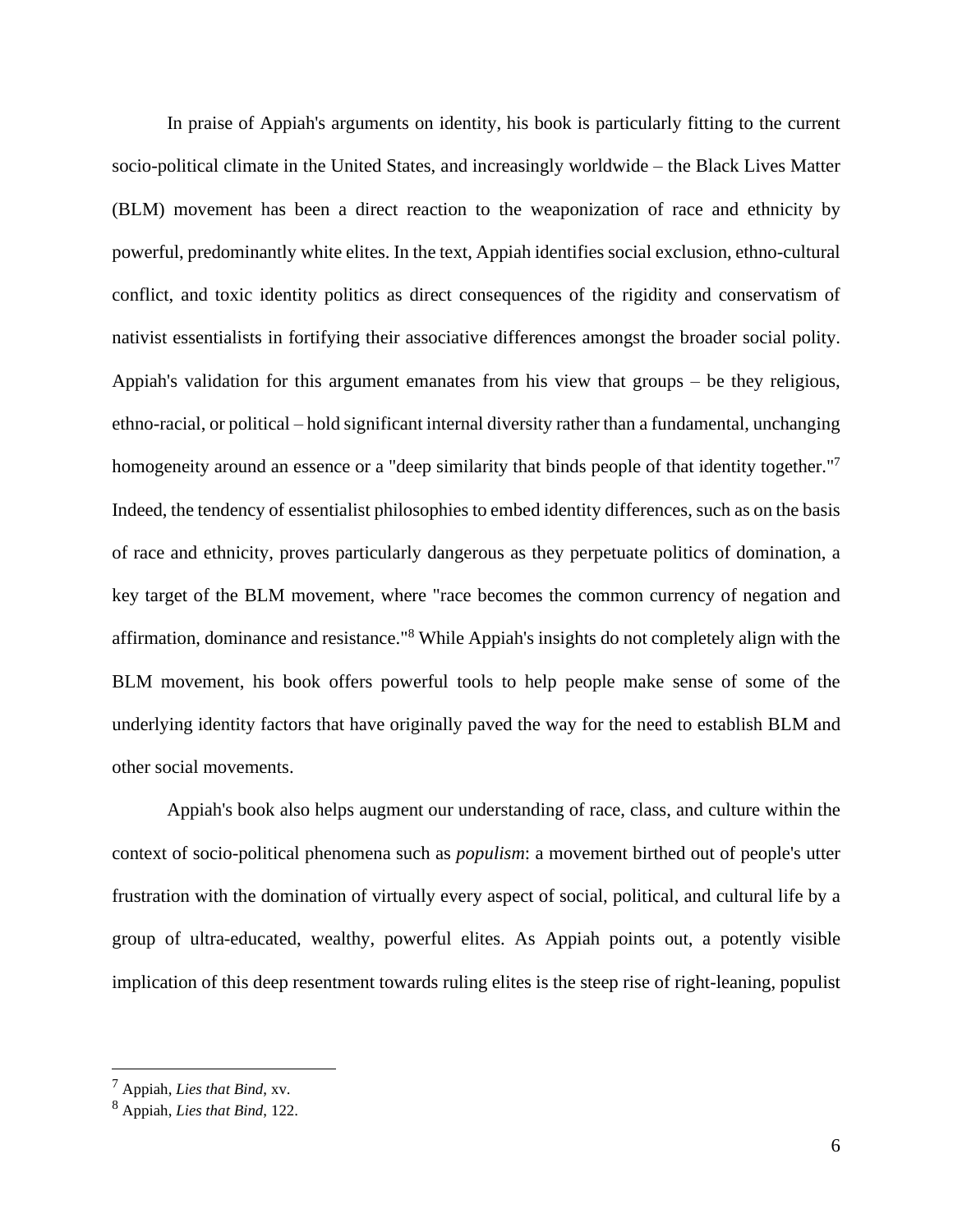leaders to power worldwide. The book reflects a particular emphasis on Donald Trump's rise to power. Globally, stark similarities can be found in the political progressions of less audacious figures such as Canadian premier Doug Ford of Ontario or Brazil's president Jair Bolsonaro amongst other populist political actors.<sup>9,10</sup> It is no secret that the United States and Brazil, two important global powers recently engulfed by powerful populist waves, are currently grappling with toxic identity politics; America witnessed the epitome of populist outrage in the recent storming of Capitol Hill by Trump supporters, while populism in Brazil has placed proponents of Bolsonaro's party against Indigenous tribes in the Amazon as the Brazilian government continues to plow through their lands for developmental purposes. Indeed, as identity politics eventually intensify, social divisions and clashes may become much more frequent, leading to the dire prospect of weaker liberal democratic values in the long run.

Despite its argumentative virtues, the book may nonetheless arouse tension. A real issue with Appiah's rhetoric lies in his inclination towards opposing representation of distinct groups on the basis of their different perspectives. The text suggests that since identities are ought to be fluid or loosened up, no single group is more worthy of official recognition of their views than others as that would indicate some inherent importance to their particular identity over that of others, leading to exclusion and possible division. While there may be truth to it, such a stance is problematic because it denies the basis for some groups' cultural purity, such as in the case of the Azeri-Armenian conflict.<sup>11</sup> Armenians and Azeris have long posed equally competing claims to the Nagorno-Karabakh territory in Azerbaijan. As a result of unresolved historical and social

<sup>9</sup> Michael Petrou, "The benign face of right-wing populism," *International Politics and Society*, 2018, [https://www.ips-journal.eu/regions/north-america/the-benign-face-of-right-wing-populism-2729/.](https://www.ips-journal.eu/regions/north-america/the-benign-face-of-right-wing-populism-2729/)

<sup>10</sup> Jordan Kyle and Limor Gultchin, "Populists in Power Around the World," *Tony Blair Institute for Global Change*, 2018, [https://institute.global/policy/populists-power-around-world.](https://institute.global/policy/populists-power-around-world)

<sup>&</sup>lt;sup>11</sup> Council on Foreign Relations, "Nagorno-Karabkh," 2020, <https://www.cfr.org/nagorno-karabakh>.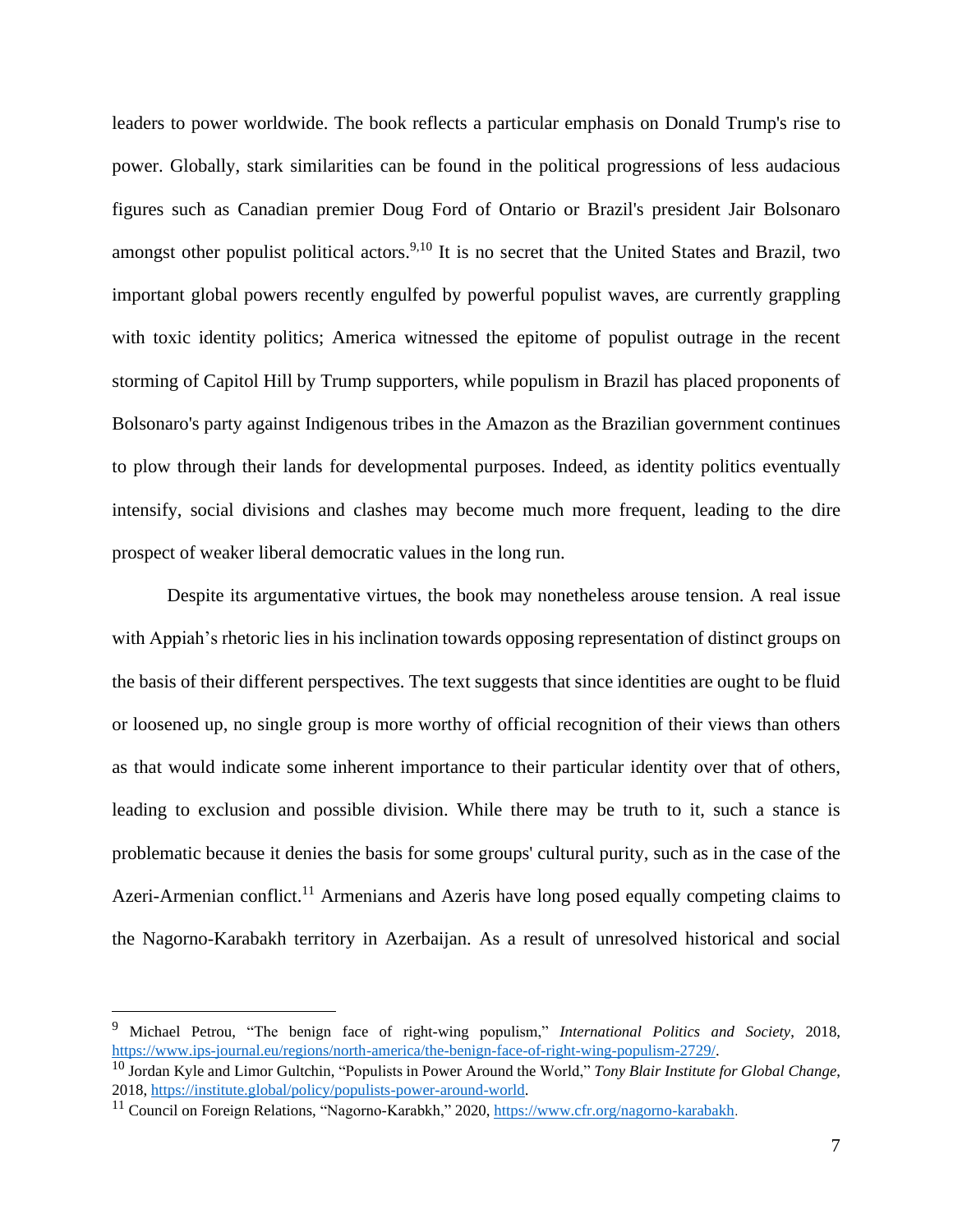quandaries, as well as foreign influence, both ethnic groups find themselves today at the brink of war once again due to unresolved identity clashes.<sup>12</sup> Upon applying Appiah's logic to this area, it becomes evident that it falls short of providing meaningful resolutions in a conflict of such magnitude and depth. Such is the case since no party would rationally lay down their arms and attempt to loosen their identity associations without first reaching satisfactory agreements – geographical and socio-political rights in this case – to mend and reconcile historical hurts. The same could be said about the BLM movement; Appiah's calls for identity fluidity may prove futile in any attempt to apply them to black people in America and the world since their most crucial demands and resistance efforts are based on their identity coming under threat. After all, Appiah denounces the inflexibility of identity associations while the whole BLM movement has been predicated on the notion of black identity pride. Indeed, such areas of concern beg the question: *to what degree is the 'loosening of identities' effective in addressing historical hurts between clashing groups in the settlement of current feuds*?

Appiah's book adopts a moderately utopian vision when it pleads for people to try to be more fluid towards their identities, perhaps amounting to advice that errs on the side of tone-deaf. For a case in point, India's Muslim minority had been long ostracized by Hindu majority. As India's largest minority group, Indian Muslims have experienced severe socio-political and economic marginalization for a long time, and more particularly so since Narendra Modi seized power.<sup>13</sup> With the coronavirus pandemic at full swing in India, "many Hindus say Muslims are deliberately attempting to spread coronavirus to wage a holy war or jihad against the majority Hindus."<sup>14</sup> The pandemic has escalated tensions between Indian Hindus and Muslims asthe former

<sup>12</sup> C.F.R., "Nagorno-Karabakh."

<sup>&</sup>lt;sup>13</sup> Sameer Yasir, "India is Scapegoating Muslims for the Spread of the Coronavirus," Foreign Policy, 2020, <https://foreignpolicy.com/2020/04/22/india-muslims-coronavirus-scapegoat-modi-hindu-nationalism/>.

<sup>&</sup>lt;sup>14</sup> Yasir, "India is Scapegoating Muslims for the Spread of the Coronavirus."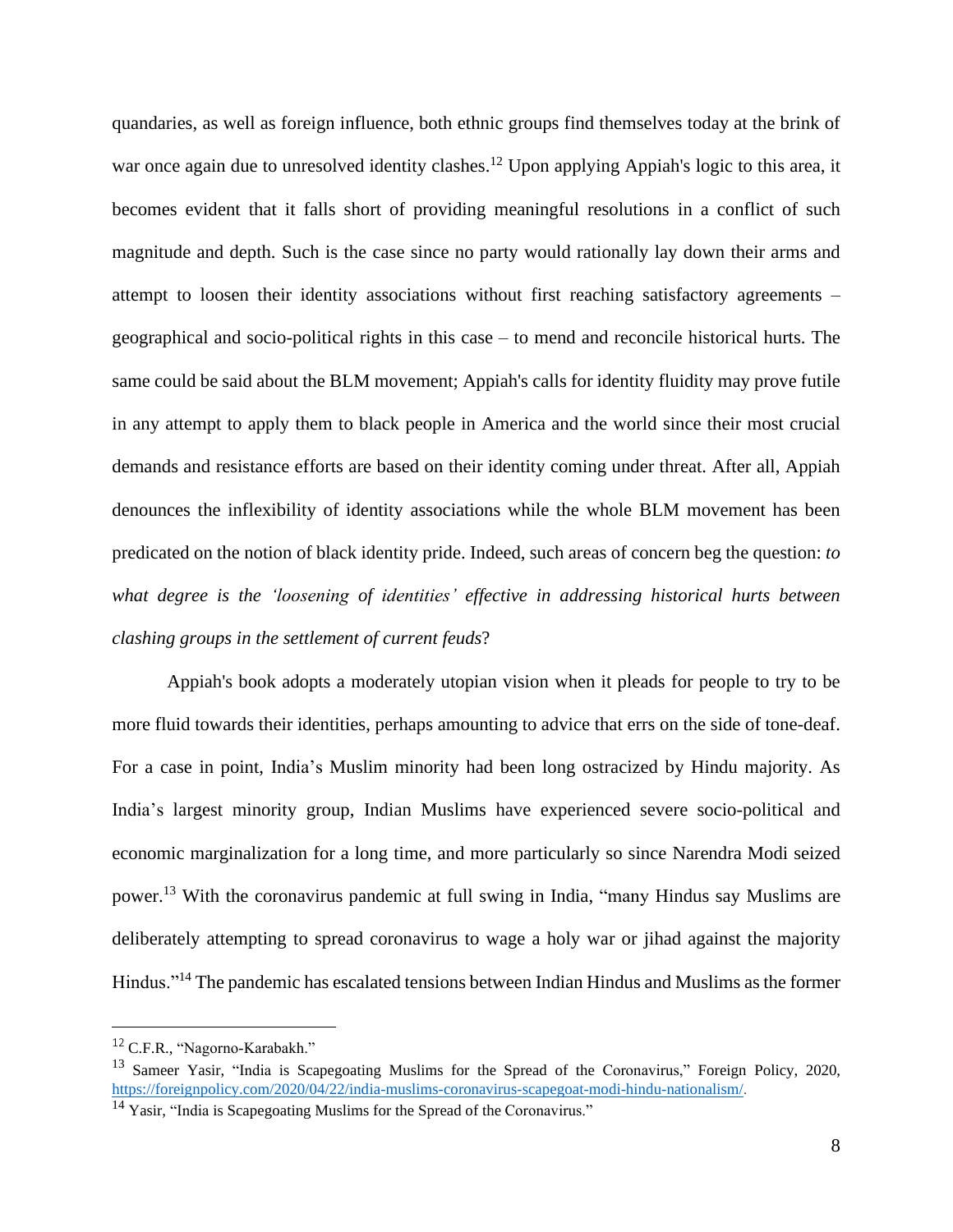continues to scapegoat the latter for the spread of the coronavirus, and has regrettably provided one party a convenient pretext to continue its oppression of the other in the form of attacks on mosques, homes, and bodies. It seems impossible then to expect, let alone ask, marginalized groups who have borne the brunt of inequality to drop their demands to realize Appiah's remedies. Centuries of damage and trauma cannot be expected to vanish once oppressed people drop their rigid, essentialist loyalty towards their respective identities. Certainly, atrocities would not be magically erased once identities become more fluid and adaptive. On the bright side, however, what is perhaps realistic about Appiah's vision is its call for more tolerance and patience amongst the ocean of different identities. If achieved, one day, communities can then avoid a lot of trouble and nuisance down the road. The book's arguments chart a path for people, and scholarship, to reconsider current and future policies designed to combat social inequalities. In this realm, as Appiah correctly points out, economic redistributive reparations alone are not enough to resolve identity claims and conflicts. Rather, Appiah rightly eyes redistributive justice based on cultural and social capital as a decisive means in realizing his vision for identities and the world they inform.